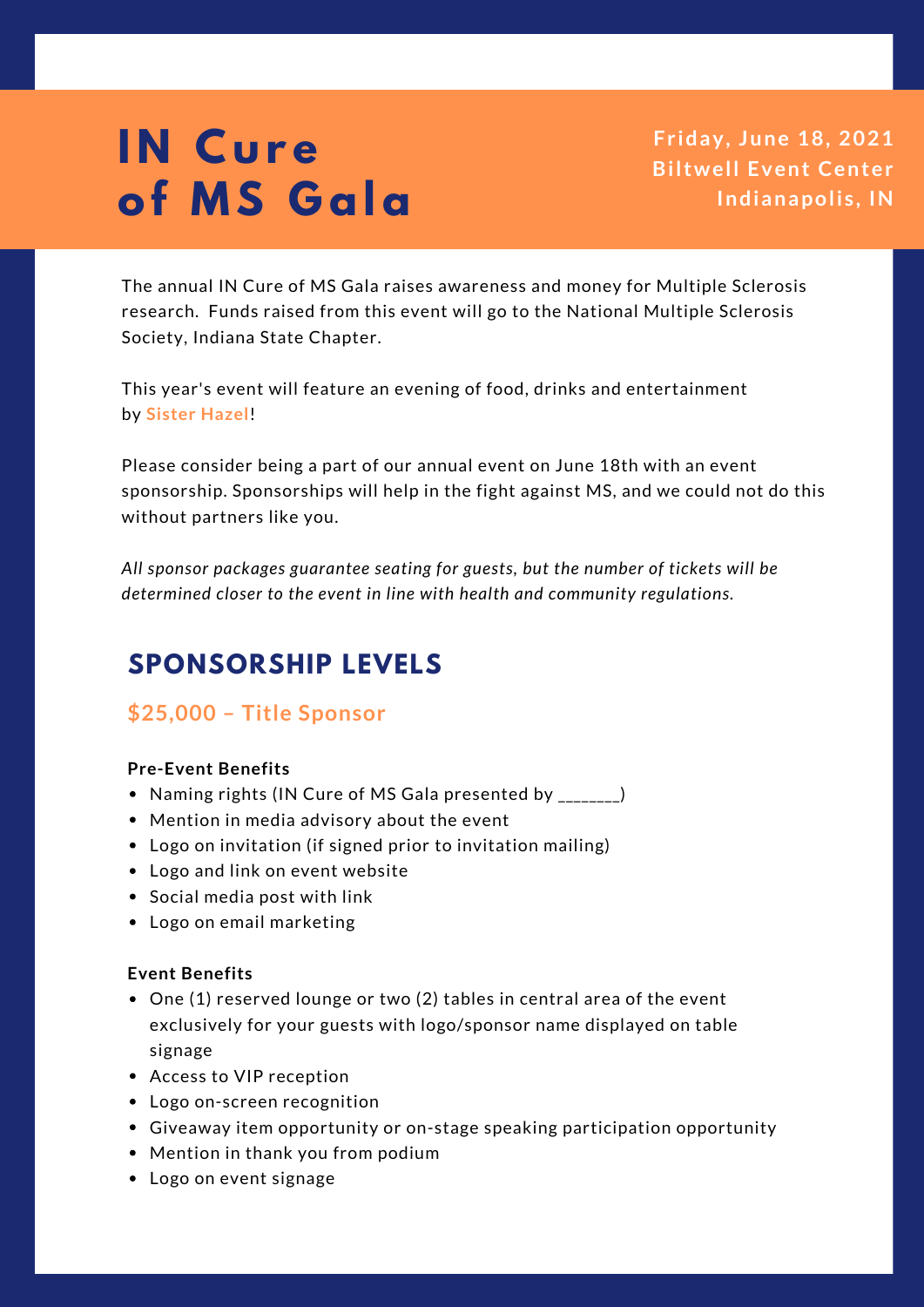**Fr iday, June 18, 2021 Biltwell Event Center Indianapoli s , IN**

# **SPONSORSHIP LEVELS (CONTINUED)**

## **\$10,000 – Gold Sponsor**

### **Pre-Event Benefits**

- Logo on invitation (if signed prior to invitation mailing)
- Logo and link on event website
- Social media post with link
- Logo on email marketing

### **Event Benefits**

- One (1) table in central area of the event exclusively for your guests with logo/sponsor name displayed on table signage.
- Access to VIP reception.
- A half-page ad in the event printed program
- Logo on-screen recognition
- Mention in thank you from podium
- Logo on event signage

## **\$5,000 – Silver Sponsor**

### **Pre-Event Benefits**

- Logo and link on event website
- Social media post with link

### **Event Benefits**

- One (1) table at the event.
- Logo on-screen recognition
- Logo on event signage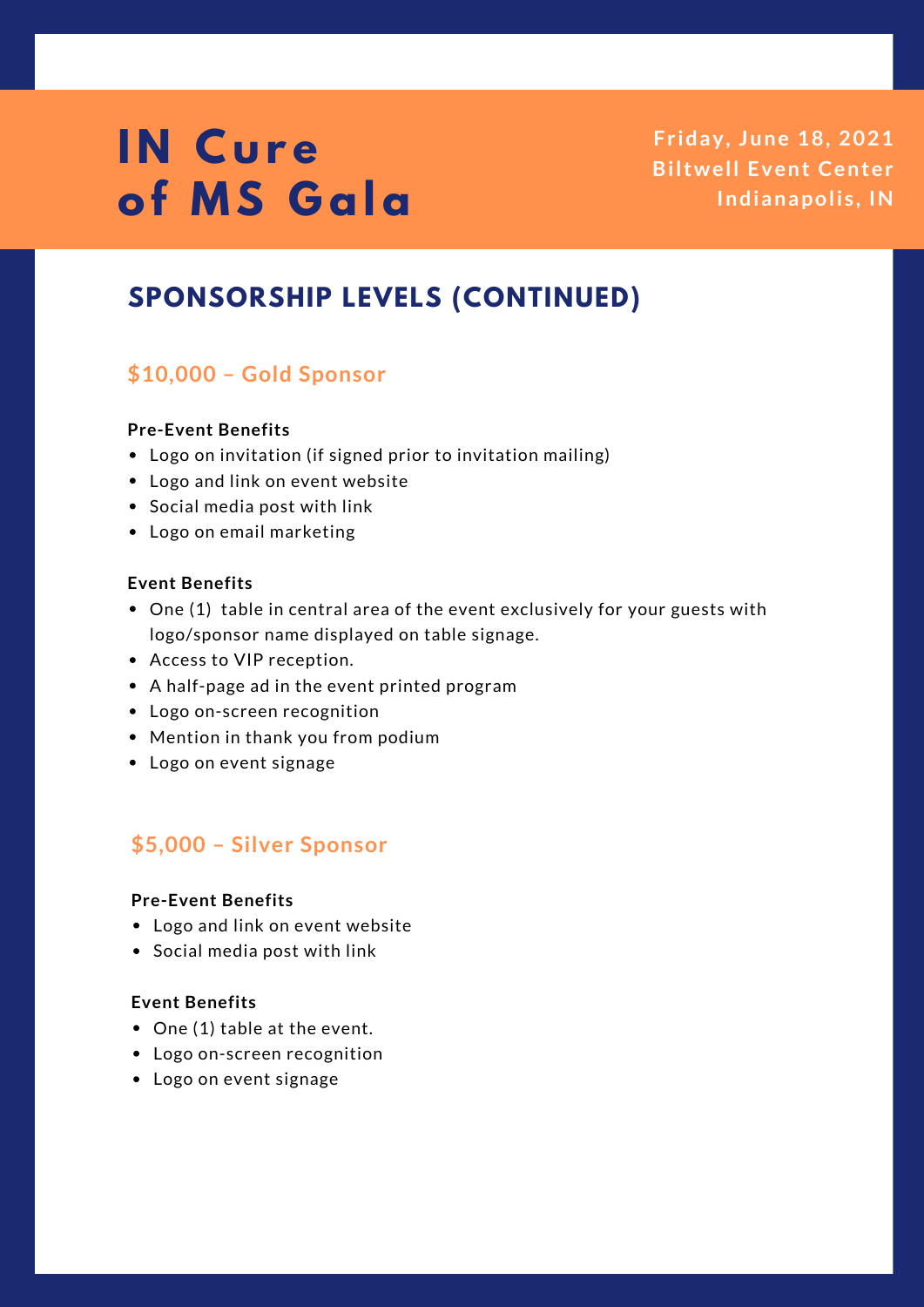**Fr iday, June 18, 2021 Biltwell Event Center Indianapoli s , IN**

## **SPONSORSHIP LEVELS (CONTINUED)**

## **\$3,000 – Bronze Sponsor**

#### **Pre-Event Benefits**

• Name and link on event website

### **Event Benefits**

- One (1) table at the event.
- Listed in the event printed program
- Listed with on-screen recognition

# **INDIVIDUAL TICKETS**

#### **\$250 - General Admission Ticket**

• One (1) general ticket to the event

*Inquire about non-sponsor group tickets.*

# **IN Cure for MS**

#### **Contact Information**

Jay Brammer, Fundraising Chair jbrammer@indieasset.com Jenny Scheffsky, Executive Co-Chair [jscheffsky@indieasset.com](http://www.incureofms.com/) Abbie Quiocho, Executive Co-Chair aquiocho@indieasset.com

www.INCureofMS.com Facebook: @INCureofMS Instagram: @INCureofMS